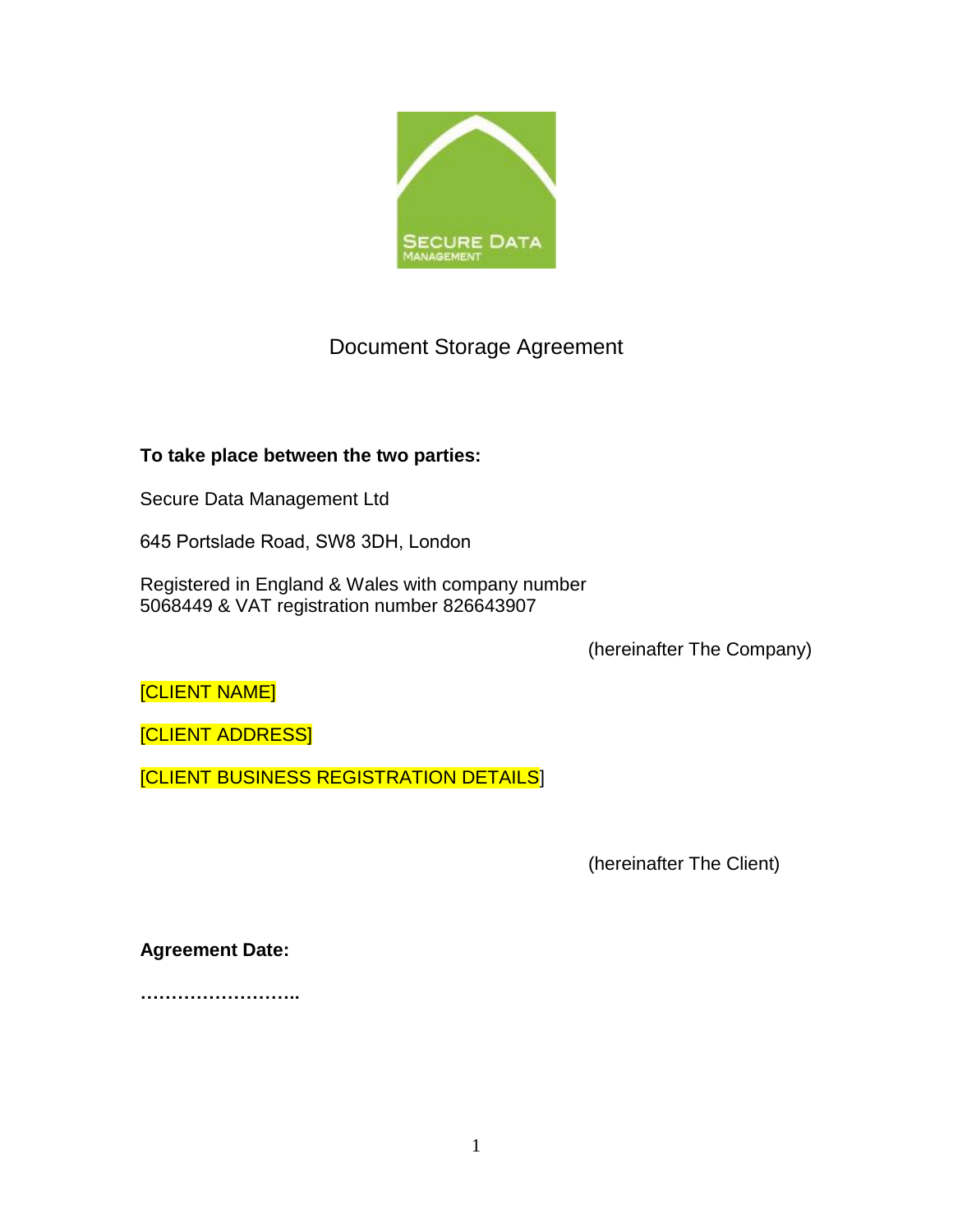# **Conditions**

- 1. The Company will store at the premises known as Data Centre, F site, Kemble Business Park, Kemble, Glos GL7 6BA or in such other premises as the Company may decide ("the premises") with the prior written agreement of the Client. The Client may store paper, photographic safety film, magnetic tapes and such other materials as the Company may at its sole discretion accept for the time being (hereinafter referred to as "Goods ") as delivered or collected for storage after the commencement of this Agreement. Goods shall be packed in containers (hereinafter referred to as "Containers") in such manner appropriate to the Goods as the Company and the Client shall mutually agree.
- 2. This Agreement shall take place with effect from the date appearing at the beginning of it (The Commencement Date) and shall be for an initial period of twelve months and thereafter on an annual 'roll over' basis unless terminated. After the initial period of twelve months, the Client may terminate the Agreement by serving upon the Company 90 days written notice. Storage charges during the notice of termination period will be calculated for the entire ninety-day period based on the quantity of Goods held at the date of written notice to terminate. Goods will be made ready for permanent withdrawal only after full and final payment to the Company of all storage and termination charges as specified in the Company's then current Schedule of Charges.
- 3. The storage charges detailed in this Agreement will not be increased without prior written notice to the Client for the first 12 months. Thereafter all or any of the rates set out in this Agreement may be reviewed on a 12 monthly basis and maybe increased upon the Company sending to the Client not less than three month's prior written notice specifying each of the increased rates. Any increase will always be subject to a maximum of 5% or the RPI, whichever is less. Upon receipt of such notice the Client shall have the option of withdrawing from storage all of the Goods on payment of all charges whatsoever accrued up to the date of such withdrawal, and the withdrawal fee specified in the Company's then current Schedule of Charges, which are available on application to the Company. The Client shall be deemed to have agreed the increased rates in respect of all Goods not so withdrawn before the increase comes into operation and shall be liable accordingly.
- 4. The Company will provide a retrieval service to the Client of its Goods, subject to the terms and conditions of this Agreement. The retrieval and collection service will be charged at the rates attached to this Agreement and agreed by the Client. The agreed times for deliveries are also detailed within the rate schedule. The Company will be under no liability to the Client for any loss or damage arising out of any failure to collect or deliver within any particular period.
- 5. It is a condition of this Agreement that:
	- The Client warrants that it is the owner or legal custodian of the Goods stored by the Company under this Agreement;
	- Such Goods are neither of a dangerous or inflammable nature nor do they have any dangerous characteristics nor do they include or contain any dangerous substances whatsoever and will not contaminate the Company's premises or other Goods stored therein;
	- That the Client is contracting as a principal and not as an agent and that the Client is entitled to deal with the Goods in accordance with this Agreement;
	- The schedule furnished by the Client accurately lists the quantity and identification markings on the Containers delivered to the Company and the Company shall not be liable for any loss, or damage, or inconvenience arising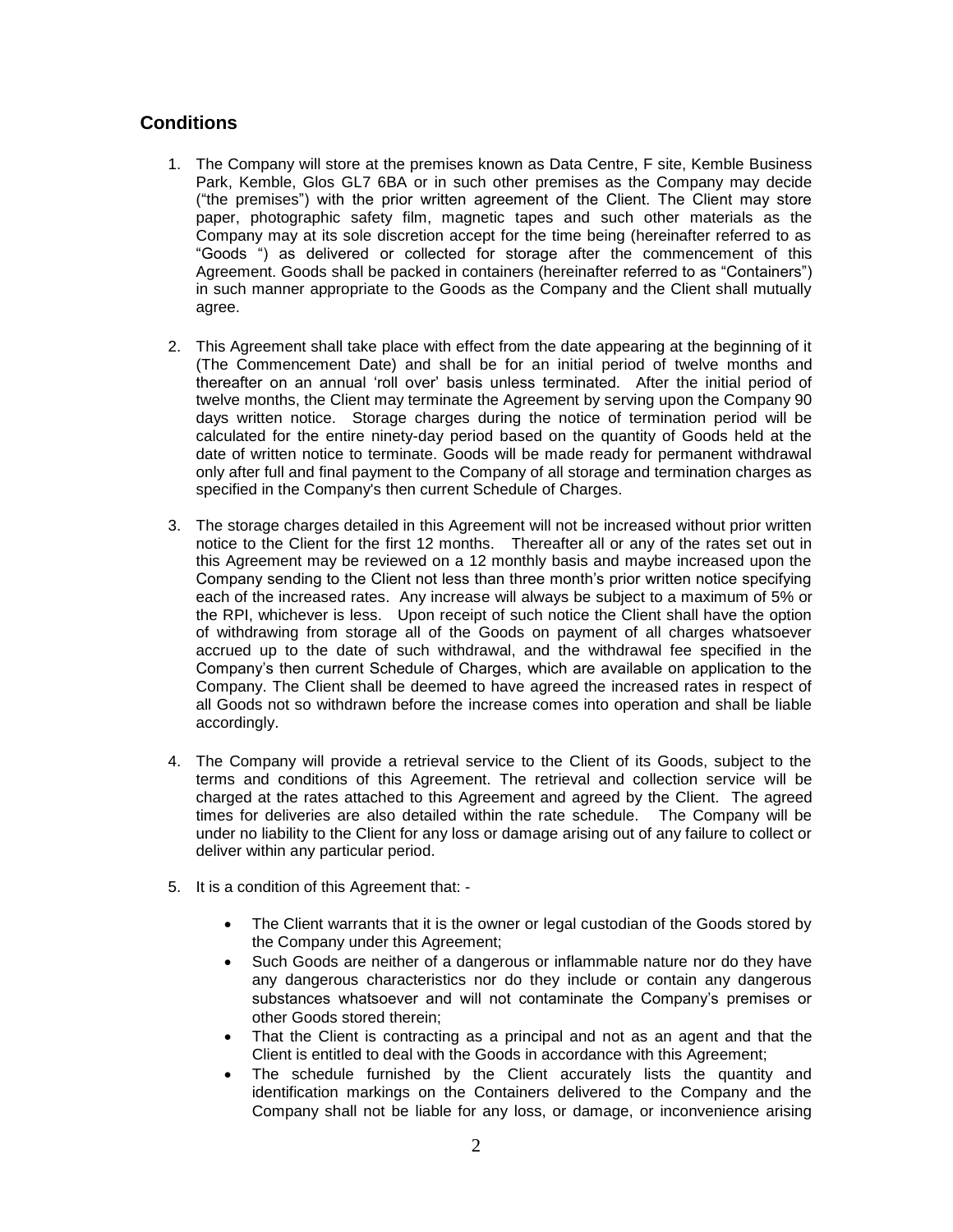directly, or indirectly out of any discrepancy or error contained in them, or out of any omission from them.

- 6. The Client and any person authorised (in manner hereafter appearing) by the Client shall by prior appointment be entitled to have access to, or collect, any Goods of the Client stored by the Company under this Agreement during the Company's normal working hours on the ordinary business of the Company which are 9.00 a.m. to 5.30 p.m. on every weekday (Saturdays Sundays and Public Holidays excluded). Any person authorised by the Client, either to have access to, or to collect the Goods, or any part of them, shall produce to the Company's representative at the premises proof of identity.
- 7. It shall be a condition precedent to any liability of the Company under this Agreement that the Client shall promptly have notified to the Company in writing, by Recorded Delivery Post, any change of address of the Client. Any change of authorised personnel must be notified by fax in the first instance and confirmed by letter signed by authorised personnel.
	- (A) All initial storage charges for boxes transferred will be waived while the same boxes are being charged for storage at the previous vendor.
	- (B) Any charges for collecting and/or receiving Goods into store or for delivering the same attached to this agreement shall be invoiced monthly in arrears and payable by the Client to the Company within 30 days of receipt of invoice.
	- (C) For the purpose of this Agreement, the storage charges shall be due in advance each month. The storage charges upon the signing of this Agreement shall be calculated from the date of initial deposit of Goods for a one-month period.
	- (D) Storage charges in respect of a period less than a month shall accrue on a daily basis.
- 8. The value of the Goods stored under this Agreement by the Company for the Client shall be calculated at the cost of a year's storage per cubic foot. In any event, the Company's maximum aggregate liability to the Client for all claims of any nature whatsoever is limited to the total value of the goods. This limitation of the Company's liability will apply regardless of the form of action, whether in contract, tort, or otherwise and shall include (for the avoidance of doubt) liability for costs.
- 9. Any claim made by a Client under the terms of this Agreement must be presented in writing to the Company within a reasonable time, and in any event, no longer than sixty days after return if the Goods to the Client or (if earlier) within sixty days from the Client being notified that loss, damage or destruction to part or all of the Goods has occurred.
- 10. A notice shall be sufficiently given to the Client, if it is posted by Recorded Delivery Post in an envelope addressed to the last known postal address of the Client, or if it is sent by cable telegraph, telex, or wireless telegraphy to such last known postal address and shall be deemed to have been received by the Client at the time when in the ordinary course of transmission it should have been delivered at the same address to which it was sent.
- 11. The Company acknowledges that the Client has a proprietary interest in maintaining the confidentiality of any Goods stored by the Company and undertakes that, both during and after the termination of this Agreement, it will not disclose any confidential information pertaining to the nature of any such Goods to any other party. The Company will impose similar obligations of confidentiality relating to such Goods on its employees. All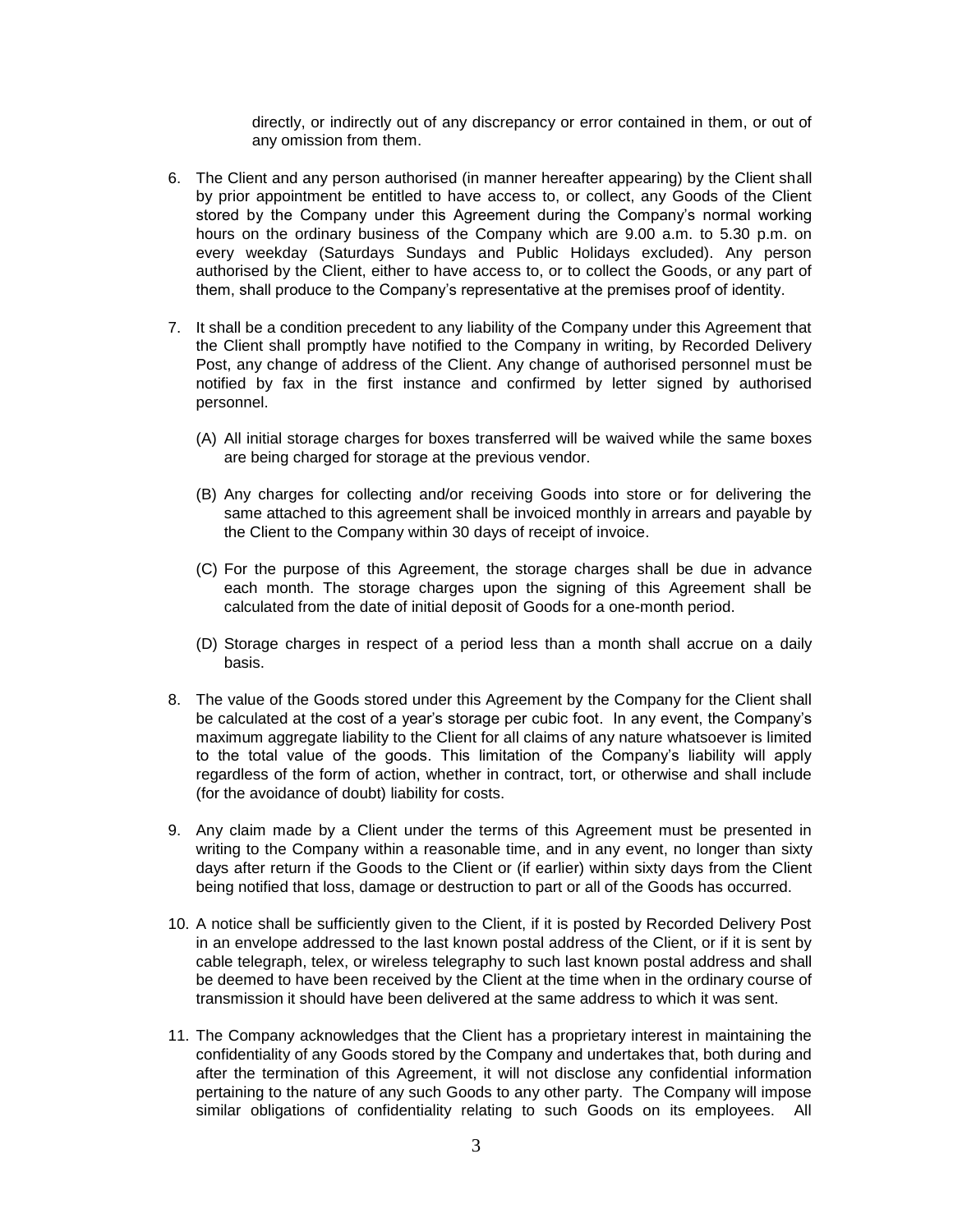information concerning goods stored by the Client is confidential save that which is already in the public domain or which the Company can show was known to the Company prior to the disclosure or made known to the Company by a third party who had a right to do so and did not impose any subsisting obligation of confidentiality on the Company.

- 12. These Terms and Conditions are also subject to the Data Processing Agreement (DPA) of The Company.
- 13. All the terms of this Agreement between the Company and the Client are set out in this Agreement of which these Conditions form part. All other terms, conditions, warranties, guarantees, undertakings or representations howsoever expressed or implied whether statute, common law or otherwise, whether or not arising from conduct, or a previous course of dealing, or trade, custom or usage, or agreed or offered orally, or in correspondence or otherwise, are hereby excluded from this Agreement. No variation of this Agreement is binding on the Company unless agreed to in writing and signed by a Director of the Company.
- 14. This Agreement, including these Conditions, shall be governed by and interpreted according to English Law.

# **Data Protection and Data Processing**

The Company (Data Processor) and the Client (Data Controller) agree to the following terms related to Data Protection and Data Processing along with the Data Processing Agreements (DPA's) of both the Data Processor and the Data Controller which are supplementary to this Agreement.

1. The Data Processor (Secure Data Management Ltd) shall, in relation to the personal information (as that term is defined under the GDPR) of the Data Controller (the Client), comply with applicable privacy and data protection laws, including Regulation (EU) 2016/679 ("GDPR"), any United Kingdom law implementing the GDPR and any data protection laws substantially amending, replacing or superseding the GDPR following any exit by the United Kingdom from the EU (including in the event of a "no deal Brexit scenario")

2. The Data Processor shall only process the data necessary in the execution of the Services Agreement held with the Data Controller; which is the storage, delivery, collection and handling of boxed archived records, the content of which is unknown to the Data Processor unless otherwise disclosed by the Client (The Data Controller).

3. The Data Processor has appointed an individual (UK Data Protection Officer) who is responsible for all matters related to Data Security and Processing and who will supply copies of the Data Processing Agreement (DPA), the SDM Data Protection Policy and any other related external policies related to Data Security to the Data Controller or authorised authorities on demand.

i. UK Data Protection Contact Details: -

Name: Nicola Peters Position: Quality and Compliance Manager Email: nicola.peters@securedatamgt.com Correspondence address: Hangar 8, Aston Down Airfield, Cowcombe Lane, Stroud GL6 8HR.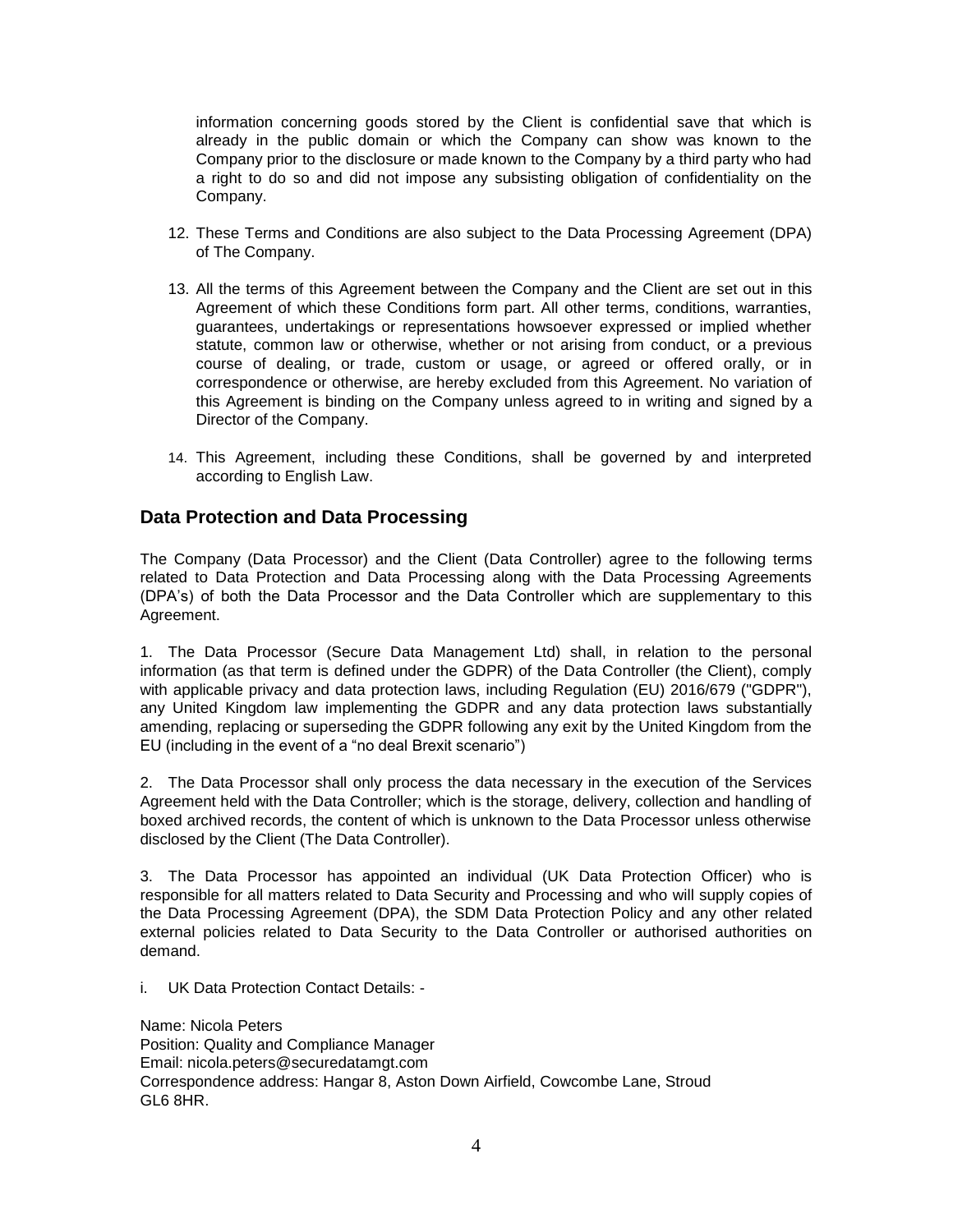4. The Data Processor has appointed an EU Representative who is the point of contact for all matters related to Data Security and Processing of EU Data Subjects and who will supply copies of the Data Processing Agreement (DPA), the SDM Data Protection Policy and any other related external policies related to Data Security to the Data Controller or authorised authorities on demand.

i. EU Representative Contact Details: -

Name: Claire Trévien Position: EU Representative (EU Data Protection) Email: EU.DATA@securedatamgt.com Correspondence address: Secure Data Management Ltd, 2 bis rue Haute, 29000 QUIMPER. FRANCE.

5. The data categories and data subjects are to be determined and disclosed by the Data Controller to the Data Processor only when required in order to provide a dedicated service under the terms of the Services Agreement; including but not limited to, the scanning back to the Data Controller of archived documents stored with the Data Processor and the destruction of items with the expressed permission of the Data Controller.

6. Any deletion of data by the Processor (inclusive of hardcopy data destruction) will only be done with the expressed permission of the Data Controller and carried out in a secure manner and in line with the data retention periods set by the Data Controller.

7. The Data Controller is responsible for providing instructions to the Data Processor for the processing of Special Category or Sensitive Data Subjects.

8. Data will only be processed by the Data Processor under the documented instruction of the Data Controller.

9. The Processor will not engage another processor (a sub-processor) without the controller's prior specific or general written authorisation.

10. The Data Processor has a duty of confidence and must implement appropriate security measures for the protection of all Data provided by the Data Controller, this must be obtained via the employment contracts of all employees of the Data Processor and any Sub-Processors, imposing the same data protection obligations on that sub-processor as are required under the terms of the Services Agreement with the Data Controller. Any sub-processor will provide sufficient guarantees to implement appropriate technical and organisational measures in such a way that the processing will meet with requirements and the obligations of the Services Agreement.

11. The Data Processor agrees and is able to take "appropriate technical and organisational measures" to help the Data Controller respond to requests from individuals to exercise their rights to access any and all data legally requested both in the UK and in the EU.

12. The Data Processor agrees that in the event of a Data Breach, the Data Controller is to be informed immediately within 24 hours of the Breach being confirmed and will cooperate in any and all investigations by authorities and the Data Controller both in the UK (such as the ICO) and the EU.

13. The Data Processor agrees to be audited by the Data Controller for its adherence to the terms of the Services Agreement, providing advanced notice of a minimum of 7 days.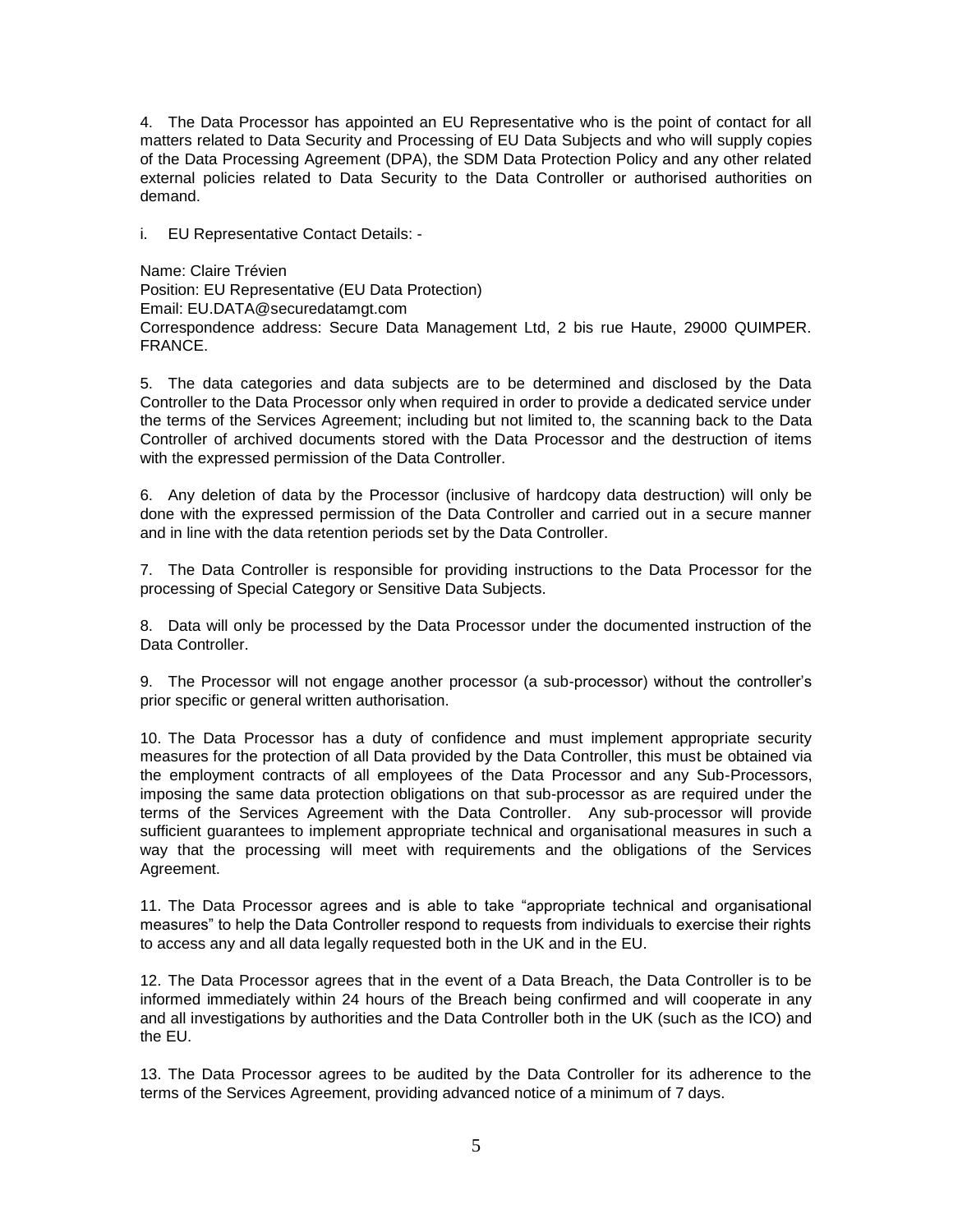14. On termination of this agreement, at the Data Controller's choice, the Data Processor will delete or return to the Data Controller all the personal data it has been processing for it; and delete existing copies of the personal data unless required by law to retain it.

15. The deletion of data on termination of a contract will be done in a secure manner and in line with retention periods.

### **Service Level Agreement**

The Company will maintain a level of satisfactory service consistent with industry standards as established by recognised records management associations. In addition, the Company is obligated to meet the established service levels as defined below. If the Company fails to meet the service standards, the Client will not be charged for the subsequent storage or service costs incurred associated with the respective materials for which the service standards were not met. The Client and the Company agree to meet regularly to review performance. The Client has a right to notify the Company of nonsatisfactory service and require the Company to provide a plan to provide a remedy for notified issues within thirty (30) days.

- The Company will ensure that all inventory system updates for all services (i.e. retrievals, pick-ups, deliveries, container adding or removing) will be completed within 24 hours.
- The Company will achieve 95% on-time performance for all transportation related orders.
- If the Company does not achieve 95% on-time performance for a month, the following months storage will not be charged.
- In the event of the company not meeting the services levels mentioned above for either 3 consecutive months or any 3 separate months in a 12 months period, the client may terminate the agreement without penalty. Upon termination under the services level circumstances, the company will make available at the company's items available for collection free of charge.

### **Special Terms**

### **Agreement Signatories**

**……………………………………Authorised Representative of SDM Ltd ……………………………………Print Name ……………………………………Date**